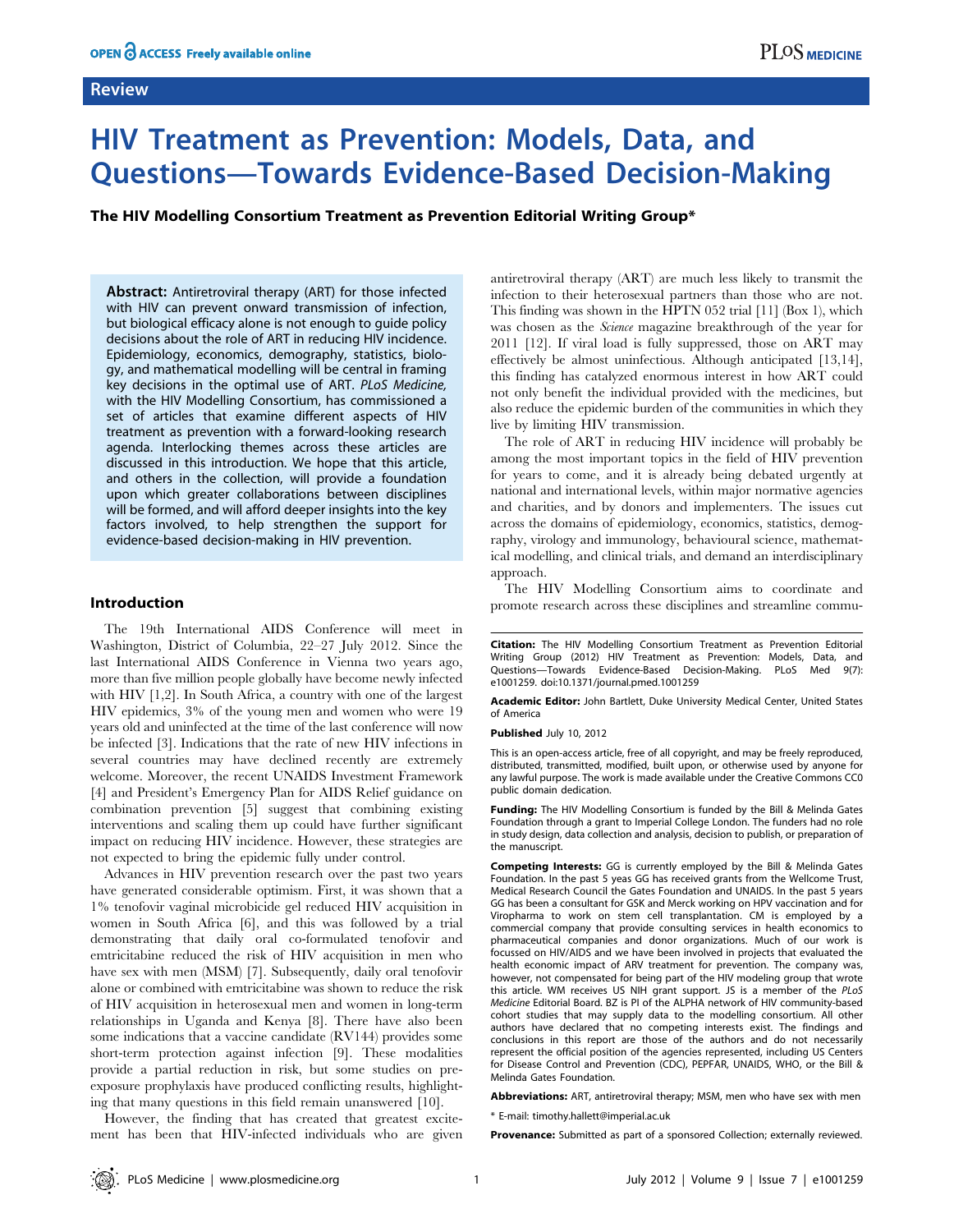## Box 1. The HPTN 052 Trial

The HPTN 052 trial enrolled 1,763 HIV-1 serodiscordant couples (i.e., couples in which one partner is HIV-infected but the other is not) in which the CD4 cell count for the HIV-infected partner was between 350 and 550 cells/µl. The HIV-infected partners were randomized either to receive ART immediately (''early ART'' arm) or to receive ART when their CD4 cell count dropped below 250 cells/ $\mu$ l (''delayed ART'' arm). The couples were followed up for a median of 1.7 years, and substantial effort was made to ensure that viral suppression was achieved among those in the early ART arm. A total of 39 transmission events were observed. Genetic linkage analysis confirmed that 28 of these were linked to the stable partner. Of these 28 linked transmissions, 27 were in the delayed ART arm and one was in the early ART arm, resulting in an estimated 96% reduction (95% confidence interval: 73%–99%) in the risk of transmission from HIV-infected individuals on early ART compared with delayed ART. Earlier ART was also associated with significant improvement in a composite indicator of morbidity and mortality (41% [95% confidence interval: 12%–60%] reduction).

Although the HPTN 052 study was the first randomized controlled study to demonstrate the impact of ART on transmission, an earlier observational study among couples recruited for another trial had previously indicated that ART was associated with a 92% reduction in the risk of transmission [13]. Other observational studies also support that the risk of transmission when virally suppressed on ART is very substantially reduced [14,57]. However, many questions remain about the impact of ART on transmission, including the durability of the effect, levels of suppression that would be possible in other settings, and the impact through other routes of HIV transmission (especially unprotected anal sex).

nication between decision-makers and researchers. Mathematical modellers have considered the potential impact of ART on HIV incidence in a variety of scenarios and settings over the past 15 years, with model estimates becoming more refined as improved data have become available. A collaborative meeting of the HIV Modelling Consortium was held in November 2011 (http://www.hivmodelling. org/events/potential-impact-treatment-hiv-incidence) to review findings and identify priorities for future research. Several interlocking themes arose at the meeting, which are covered by the set of articles in this special collection, ''Investigating the Impact of Treatment on New HIV Infections'' (http://www.ploscollections. org/TasP2012) [15–23]. In this article we seek to set each piece in context, and describe important issues that are beyond the scope of this collection.

## The Potential Impact of ART on HIV Incidence

Fundamentally, the impact that a treatment programme can have on preventing infections in an epidemic is determined by two main factors. First, it is determined by the number of onward transmissions generated by a newly infected person before they start treatment, which is determined by the biology of HIV infection, patterns of sexual contact between partners, the effects of other prevention interventions, and the rates of HIV testing and linking to care (Figure 1). Second, the impact is determined by the number of onward infections generated by an individual after ART initiation, which additionally depends on the biological efficacy of treatment, as well as adherence and retention in care. Estimating the population-level impact of expanded access to ART therefore involves synthesising diverse sources of information and managing substantial amounts of uncertainty about virology, immunology, human sexual behaviour, and the long-term performance of prevention programmes. The biological efficacy data provided by the HPTN 052 trial [11] is only one piece of this puzzle.

Mathematical models provide a framework within which to assemble this information, and several models of the epicentre of the worldwide epidemic, sub-Saharan Africa, have been developed and used to investigate the potential impact of treatment on HIV incidence. As different studies have addressed different questions and made different assumptions, it has been unclear whether or not these models fundamentally agree about the potential impact of particular treatment interventions in reducing HIV incidence. If they do, this could increase confidence in their collective findings, but if they do not, then this provides an important note of caution when considering results and highlights areas for further investigation.

## A Systematic Comparison of 12 Models

In this collection, Eaton et al. [15] present the results of a systematic model comparison exercise in which 12 of these models were used to simulate the same sets of interventions. The model results were relatively consistent for short-term (eight-year) projections of reductions in incidence associated with treatment. For instance, if, hypothetically, 80% of individuals were treated after their CD4 cell count reaches 350 cells/µl (approximating current international guidelines; Box 2), the models projected that the incidence rate would be reduced by 35%–54% after eight years, compared with what the incidence would be in the absence of any ART. All models suggested that the existing treatment scale-up in South Africa should have already reduced new infections (incidence in 2011 is estimated to be 17%–32% lower than if there had been no ART [15]). The consensus that treatment provided within current guidelines has a prevention benefit is significant and should serve to reinforce the case for continuing to improve access to ART. However, there was much more variation in long-term (38-year) projections of reductions in incidence. One important way in which the models differ is in how they represent the behaviours leading to transmission, such as heterogeneity in sexual risk behaviours and patterns of contact with respect to age, which are notoriously hard to quantify [24]. Another difference is in how they represent the biology of infection, in particular the rate of CD4 cell count decline and relative infectiousness [25,26], about which there is little comprehensive agreement. It will be important to consider the influence of these factors on the key outcomes of interest when interpreting future modelling studies on this topic.

## Connecting Model Projections to the ''Real World''

When using extremely ambitious assumptions about the ability of ART programmes to test and start treatment of HIV-infected individuals very soon after infection, and retain them in care, five of nine models compared by Eaton et al. [15] suggested that incidence would be reduced by more than 90%, similar to the modelling predictions reported by Granich et al. [27]. However, these assumptions can be contrasted with recent real world experience in which the HIV testing rate was 52% in the crosssectional, nationally representative South African National HIV Prevalence, Incidence, Behaviour and Communication Survey [3], and the repeat testing rate of individuals in an intensive community-mobilising intervention was 28% [28]. In addition, linkage from testing to ART uptake is assumed to be 100% in the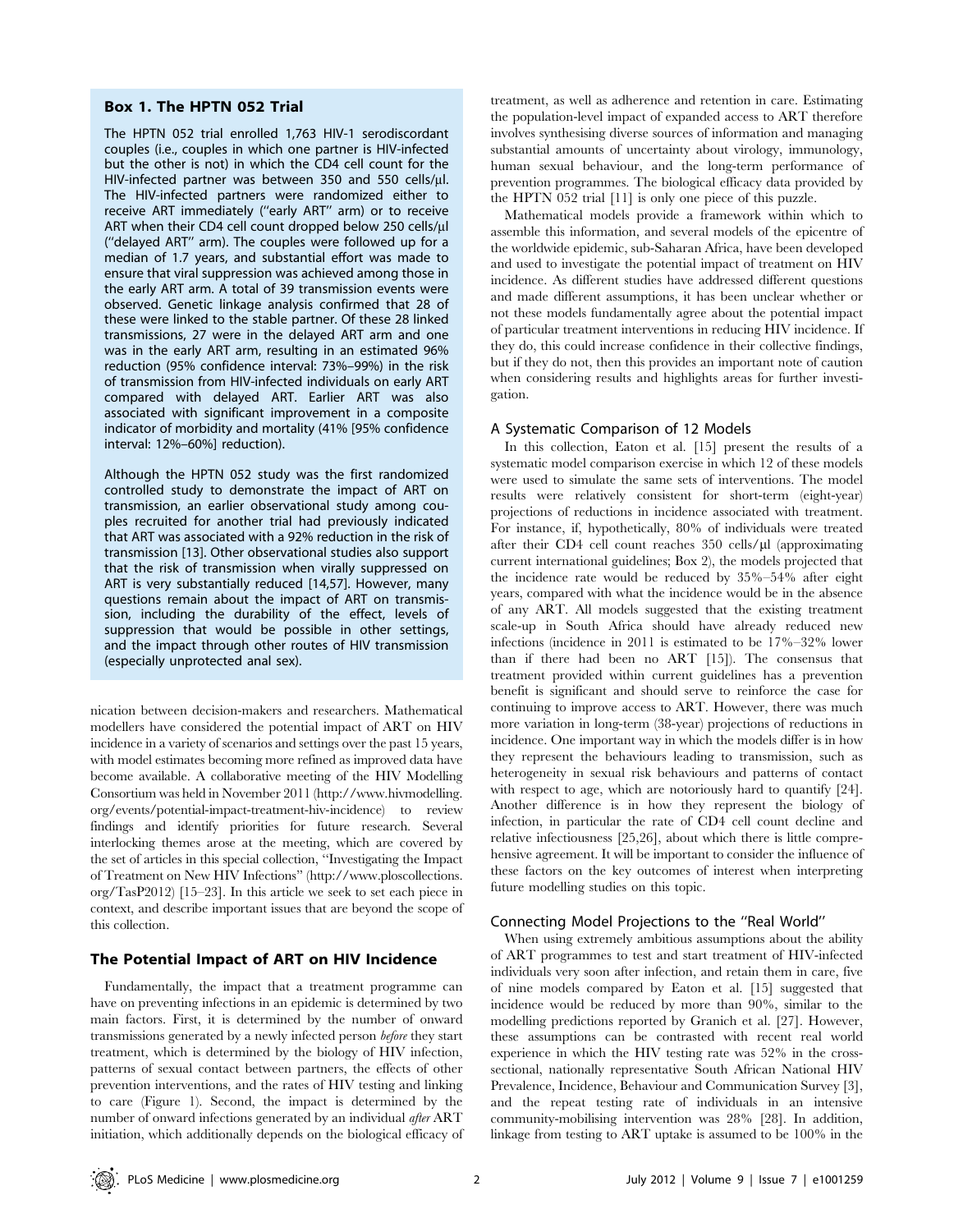

Figure 1. A framework for understanding the epidemiological impact of HIV treatment. The published results of models [38,53-55] that have estimated the contribution of different stages of HIV infection to onward transmission are compiled in a median cumulative distribution of infections generated by one infected person over the course of his/her infection in the absence of treatment (red line). The horizontal axis shows time from the time of infection to 12 years, which is the mean survival time for those with untreated HIV infection [56]. The vertical axis shows the cumulative transmission, from 0% (no new infections generated yet) to 100% (all onward transmission completed). (Note that the uncertainty in this distribution is not indicated.) The shading indicates the approximate CD4 cell count category at each time point [25,26]. Currently, treatment tends to be initiated well below a CD4 cell count of 200 cells/µl [32], meaning that the contribution of treatment to prevention is minimal because most of the transmission from that person has already occurred before treatment starts. If increased testing and improved linkages to care enabled individuals to start treatment at a CD4 cell count very close to 200 cells/µl, this could result in a substantial reduction in HIV incidence, because  $\sim$ 25%–30% of transmission normally arises from individuals after that point. The prevention impact would be expected to be even greater with initiation close to a CD4 cell count of 350 cells/ $\mu$ l. If the average number of new infections arising from an infected person in a susceptible population exceeds one before treatment could be feasibility initiated, then treatment could not eliminate the HIV epidemic. In this framework, the influence of other forms of prevention will be to change the shape of the graph. For instance, if many men are circumcised or individuals have fewer new sexual partners per time unit, then new infections arising from an infected person will grow more slowly over time, so that on average one new infection might be generated only after the point at which a feasible programme could have initiated treatment. doi:10.1371/journal.pmed.1001259.g001

models, but has been about 33% in actual programmes [29]. Rather than 0% refusal of uptake of treatment, as assumed in the models, some settings have seen 20% refusal [30]. Finally, the dropout rate from programmes was 1.7% per year in the most optimistic model simulations presented in Eaton et al., compared with around 10% over the first year in the IeDEA network of clinics [31–33].

These inconsistencies between modelling assumptions and projects and real world situations do not mean that treatment cannot be used to generate greater reductions in incidence, but rather that major advances in programme coverage and delivery will be required to fully exploit the potential prevention benefits of treatment. These are operational barriers that could be improved without the development of new scientific prevention technologies, but which will nevertheless require substantial investment in health services.

In many models, including several of those in the modelling comparison [15], several significant simplifying assumptions about other factors that might influence success were made, because the exercise was focussed on the impact of a simple and stylized treatment programme on HIV incidence. In particular, most models did not explicitly include the relationship between adherence to ART regimens and degree of viral suppression, which would affect the therapeutic benefit, the prevention effect, and the potential for emergence of drug-resistant virus. Drug resistance is an important issue, especially over the long timescales considered here, because it effectively weakens the impact of existing first-line regimens and could cause greater reliance on second- and third-line treatment regimens, which are currently more expensive. There are many other considerations that the modelling comparison by Eaton et al. did not address, such as the interaction of ART with behavioural interventions and the best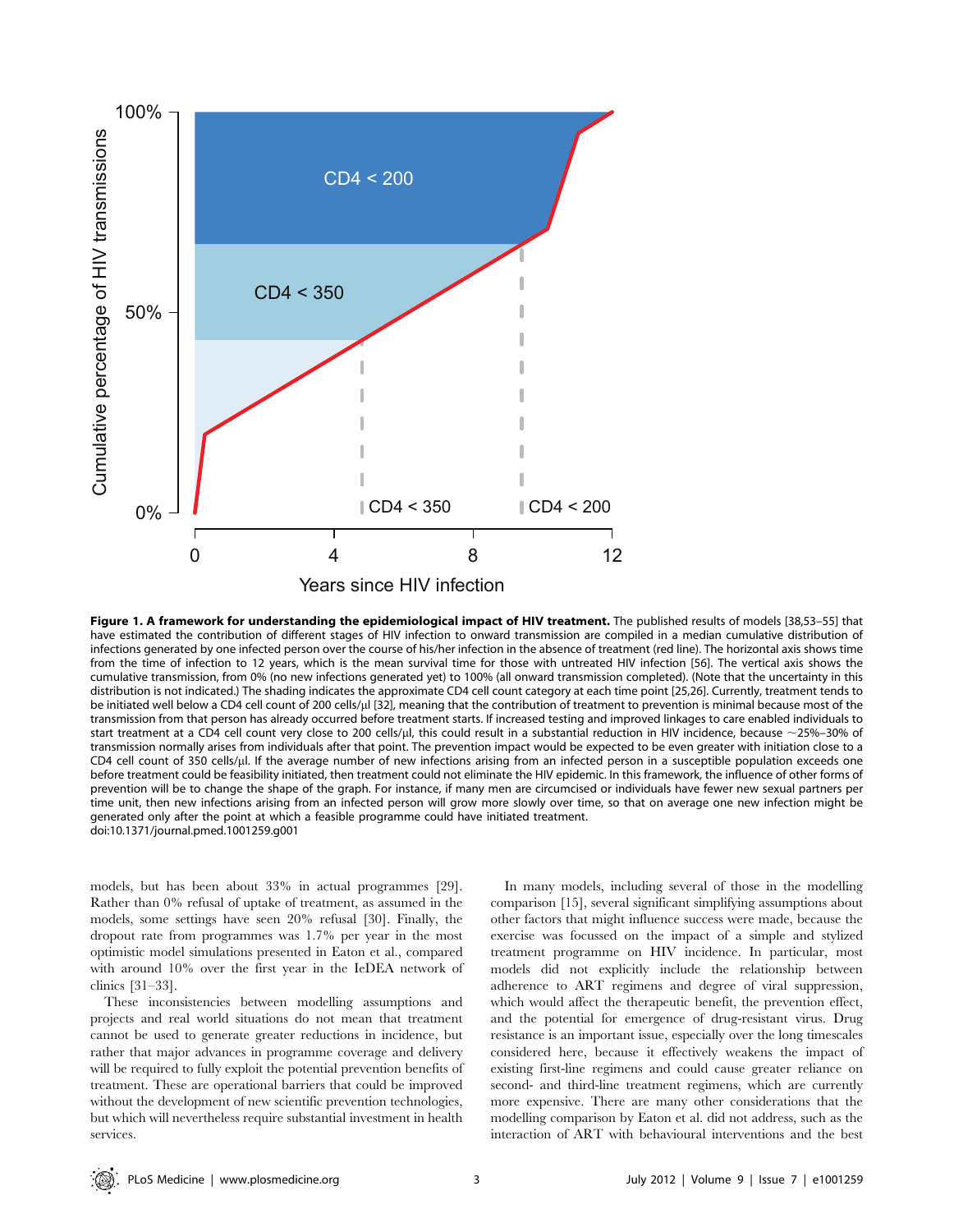## Box 2. Current International Guidelines for Use of ART

The current World Health Organization international guidance recommends that HIV-infected patients with CD4 cell count  $\leq$ 350 cells/µl be initiated on ART. In addition, patients with advanced clinical disease or HIVinfected people with active tuberculosis should be immediately initiated on ART, irrespective of CD4 cell count [58]. In April 2012, new guidance was issued that HIV-infected individuals with a long-term partner who is HIV-uninfected could also be considered for ART initiation [59]. New guidelines will be promulgated by the World Health Organization in 2013 [60].

However, these guidelines do not necessarily reflect the care that patients actually receive. National guidelines may or may not fully reflect the World Health Organization guidance, and typically, constraints on resources, the capacity of health systems, and care-seeking behavior result in individuals being initiated on ART at lower CD4 cell counts than the guidelines recommend.

use of diagnostic tools that could measure viral load or CD4 cell count at point of care, which are also the subject of ongoing research [34–37] but beyond the scope of this collection.

## Evidence of Impact from Existing Programmes

Consensus across multiple models can be reassuring, but it is still possible that all the models could be wrong if, for instance, the small number of key data sources they rely on are not representative, or if all the models do not incorporate some crucial aspects of the system. Another essential check for models is a comparison of their projections with real data: in this case, the observed impact of treatment programmes in industrialised countries that have already achieved good access to treatment [38]. In this collection, Smith et al. [16] review the data that have been interpreted as showing that treatment has already had an impact on reducing incidence, showing apparent consistency between modelled expectations and reality. However, Smith et al.[16] advise caution when interpreting the level of evidence implied, particularly where indirect metrics for ART exposure (such as community viral load) and proxies for HIV incidence (such as new diagnoses) are used.

In this collection, Wilson [17] describes the examples of Australia and France, among other settings, where, despite high testing rates and coverage of treatment among MSM, HIV incidence has not decreased. This is in contrast to what models suggest should have occurred if the assumptions about treatment as prevention from heterosexual studies are applied to MSM populations. It will be essential for modellers to learn from the past by reconciling these and other observations to refine future model projections.

## The Role of Early HIV Infection

One particular issue that may prevent even the most ambitious treatment programmes from reducing HIV epidemics to very low levels is the role of early HIV infection in sustaining HIV transmission. Early HIV infection covers the time shortly after infection—and usually before HIV diagnosis—when viral concentration in the blood spikes and individuals are more infectious [39]. If a substantial proportion of transmission occurs during early infection, the impact of treatment programmes will be less [40] (Figure 1). This could in part explain the apparent lack of preventive efficacy of ART in epidemics among MSM, as explored in Australia and elsewhere by Wilson [17] and in other examples examined by Kumi Smith et al. [16]. However, it is an open question whether early HIV infection is a dominant factor in sustaining epidemics in sub-Saharan Africa, and it has been argued that the contribution of acute infection to sustaining epidemics is not a primary determinant of the impact of treatment interventions. In this collection, Cohen et al. [18] debate the size and significance of this effect, and call for new data to be collected that may help this to be determined.

## Economic Considerations

Ideally, public health policy should be driven by maximising improvements in the health of populations, rather than by economic considerations. But the HPTN 052 [11] findings have come at a difficult time for the public health response to HIV. After years of rapid growth, funding commitments and disbursements have stabilised or been reduced [41], and only a few countries in sub-Saharan Africa are currently able to achieve the high levels of treatment coverage for those eligible recommended by current international guidelines (Box 2) [1,2]. While the cost of providing treatment has fallen dramatically in recent years [42], offering ART to individuals who are not in immediate clinical need may continue to be significantly more expensive and complex than other existing methods for reducing HIV transmission, such as male circumcision [43] and some forms of behaviour change communication interventions (in particular, voluntary counselling and testing) [44–46].

To some policy-makers, the slowdown of growth in budgets available for HIV/AIDS programmes is a sobering constraint and makes the potential benefits of radical programmes with high near-term costs irrelevant. Their questions are about the most cost-effective allocation of incremental changes in resources and portfolio optimisation in light of the new data about the additional effect of reducing new infections. To others, the squeeze on funding is a cue to look for ways to drive large reductions in the need for resources in the future, which could be generated by an overhaul of the current epidemic response and an increase in resources in the short term. New, large investments in controlling HIV may not be impossible, but there would have to be a strong case for the return on such an investment.

## Estimating Costs

In this collection, Meyer-Rath and Over [19] outline economic concepts that should guide discussions about the potential for ART to reduce incidence, and how the programmatic targets identified by epidemiological modelling could translate into costs. They argue that the nature of the cost function for ART—that is, the cost of providing additional patient-years of ART given the current scale of a programme and practical constraints—has received insufficient attention in earlier analyses. In particular, they suggest that the scale and scope of a country's ART programme, including clinic size and density, cohort maturity, patient mix, and health-worker effectiveness, could mean that the cost of scale-up of ambitious treatment programmes has been substantially underestimated. However, some projected increases in cost could be offset if future programmes radically change by simplifying the delivery of treatment, such as by eliminating measurement of CD4 counts and/or pre-ART disease monitoring. In a commentary in this collection on the review by Meyer-Rath and Over, Bärnighausen et al. [20] consider the dilemma for those making economic projections for the use of ART as prevention. As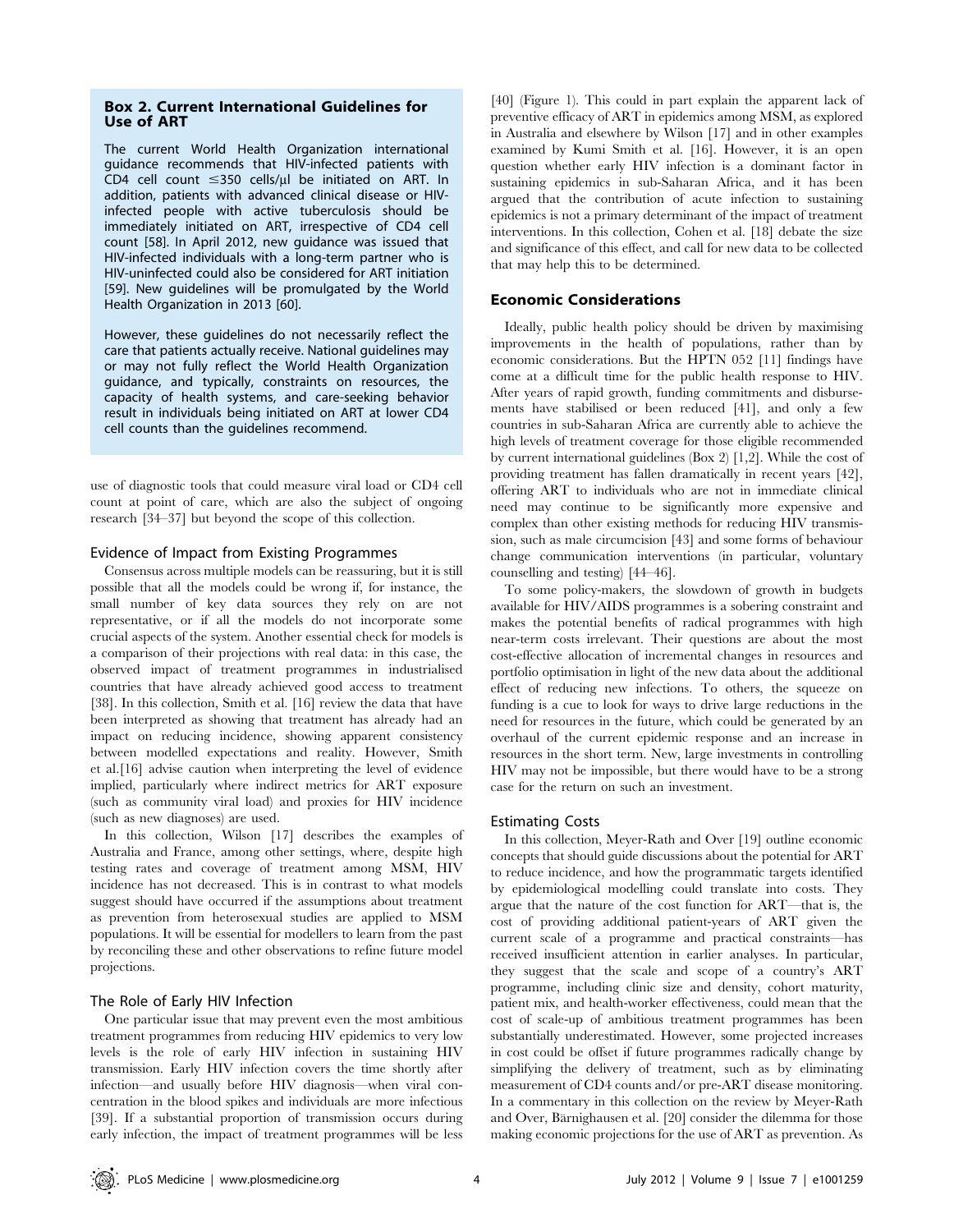ART for prevention represents a significant departure from the current practice of ART for those in greatest clinical need, it is not clear how to extrapolate from past experience.

## Short-Term versus Long-Term Goals

Another key economic consideration is finding the right level of spending now to provide the potential for significant benefits in the long term. The HIV/AIDS epidemic and interventions to stop HIV and AIDS are inevitably long-wave events [47], so this issue is particularly important. Treatment programmes spend money today for returns (in terms of averted infections and deaths, or reduced costs) years and even decades later. If future costs and benefits have the same value as current ones, then enormous sums spent today to eventually avert greater costs and reduce mortality forever (if incidence is reduced to low levels) would be judged as a worthwhile expenditure. Whereas, if we accept that, to a decisionmaker, savings that are accrued in the future may be worth less than those made today, then potential future payoffs may be less attractive, and investment in programmes for other, more immediate causes of mortality would be a rational, if not necessarily an inspiring or ethical, response. Recognition of this reality for decision-makers requires modellers to vary the relative value that is assigned to costs and benefits in the future. This is called discounting. Discounting is just one component of how decisions are made, and it is important for those contributing to the debate to be able to couch their arguments in the context of this fundamental consideration.

# Working within Economic Constraints while Increasing Access

Those making decisions about expanding the provision of ART for prevention purposes must also plan for the long-term maintenance of such a commitment. Once treatment is initiated, it is lifelong, and, because relying on treatment to reduce incidence does not inherently alter the underlying drivers of infectious spread (e.g., patterns of sexual contact), future reduction of an ART intervention effort could lead to a resurgence of the epidemic. Given economic constraints, the most likely scenario might be for programmes to increase access to treatment gradually. They could increase access by expanding eligibility criteria incrementally to include groups who are most likely to benefit clinically, and whose treatment will most reduce onward transmission. Several possibilities for doing this have been raised, including prioritisation according to biological characteristics (e.g., pregnant women, those with active tuberculosis, or those with high plasma viral loads) or according to behaviours (those in serodiscordant couples, those attending sexually transmitted infection clinics, those with many sexual partners, or sex workers). The epidemiological benefit of providing increased access to treatment for groups beyond current guidelines will be determined by the extent to which the criteria being used to prioritise individuals can reliably identify those who most need treatment or contribute most to generating new infections.

There are also many other factors that should be considered in prioritising groups for expanded ART. These include the size of the group and affordability. The cost to access the group is another factor. For instance, would it be less costly to reach pregnant women, who are already in contact with the health system, than some other groups? The response of a group to treatment also needs to be considered. For example, would stable couples adhere to treatment better than others, or would adherence be low if there is little immediate therapeutic benefit? Ethical considerations, programme acceptance, and feasibility also need to be taken into account. For instance, would it be acceptable to provide serodiscordant couples with preferential access to treatment?

These layers of considerations will not always point to one particular group as the best option, and local epidemic, economic, and social conditions will also influence this choice. In addition to these judgments being unlikely to be clear-cut, they are further complicated in instances in which human rights and public health do not necessarily have the same objectives if followed to their logical ends, for instance, if the best strategy for a population does not give optimal outcomes for all individuals. In this collection, Delva et al. [21] review these issues for a wide set of prioritisation options, and Boily et al. [22] describe how mathematical modelling can be used to design, conduct, and analyse studies so that the impact of some of these options can be tested and compared effectively.

Full accounting of the economic costs and benefits of ART includes potentially significant macroeconomic benefits (development of infrastructure, supply chains, and education, and productivity gains) and social benefits (reduced orphaning and increased family stability and employment) derived from spending on ART programmes, which could also have synergies with, and spillover benefits for, interventions for other diseases [48]. These important economic questions are not addressed in this collection of articles. Nevertheless, incorporating these factors into estimates of the cost-effectiveness of alternative forms of interventions [49] or estimates of optimal resource allocation [50] among the repertoire of antiretroviral-drug-based and non-antiretroviraldrug-based prevention interventions, even while uncertainties remain, is an important area of ongoing and future research to help inform decision-making processes.

# Research Agenda: Upcoming Trials

The findings of the HPTN 052 trial [11] demonstrated the biological efficacy of treatment in reducing infectiousness in heterosexual individuals who receive the best care and monitoring that is possible. The durability of the effect over the long term will be the focus of the next phase of HPTN 052 [51]. The efficacy of ART in reducing infectiousness from anal sex among MSM is being investigated in observational studies, such as the Opposites Attract study in Sydney, Australia (A. Grulich, personal communication).

Meanwhile, the operational questions will centre on how to deliver the services that are required for maximising the impact of treatment on epidemic spread: very high coverage of HIV testing, frequently repeated HIV testing, strong linkage to care, and high retention in care. Many studies that are already underway aim to examine some of these issues [52].

Several large cluster randomized controlled trials that aim to measure the impact of treatment interventions on HIV incidence in whole communities will also be initiated shortly. One of these studies, PopART (HPTN 071) [52], will test the hypothesis that greatly expanded access to treatment, in combination with access to other services including safe medical male circumcision, is feasible and reduces HIV incidence in populations by 60%. The trials will provide an important and direct test of the predictions set out by mathematical models, and models will have a key a role in the design of the studies and the interpretation of findings. In this collection, Boily et al. [22] describe PopART and other upcoming trials, and outline the role of modelling before (in planning and design), during (in monitoring), and after (for interpretation and extrapolation) trials.

## Future Directions: Priorities for Modelling

From consultation with programme leaders, key stakeholders, community members, and funders at the HIV Modelling Consor-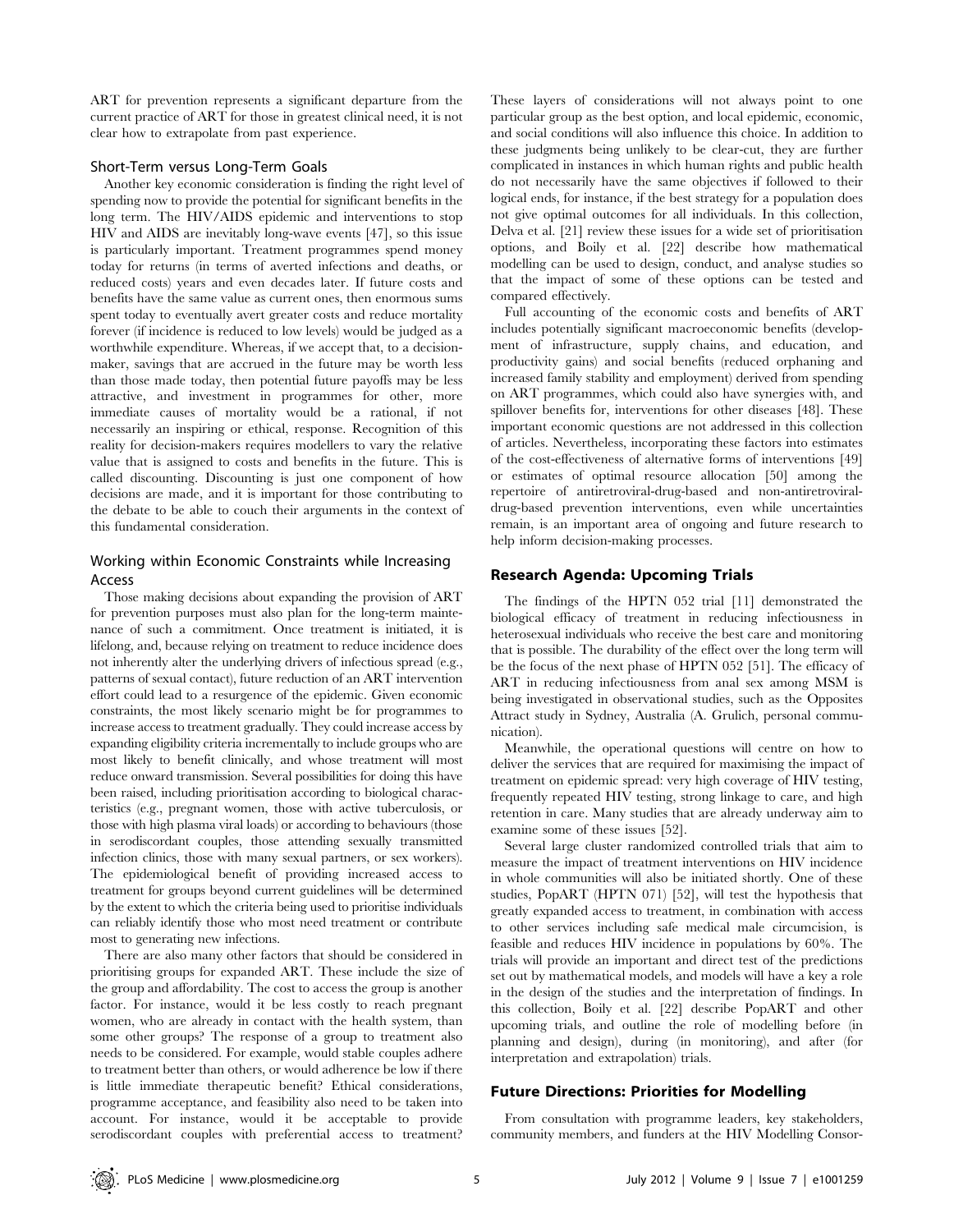# Key Points

- $\bullet$  It has been established that ART for those infected with HIV can prevent onward transmission of infection, but biological efficacy alone is not enough to confirm the impact that ART could have on the HIV epidemic, or to show how best to use ART to reduce incidence of HIV. This will be among the most important issues in the field of HIV prevention for the foreseeable future.
- Epidemiology, economics, demography, statistics, biology, and mathematical modelling will be central in framing key decisions in the optimal use of ART.
- The HIV Modelling Consortium aims to coordinate and promote research across these disciplines, and facilitate communication between researchers and policy-makers. At a collaborative meeting of this consortium in November 2011, several interlocking themes emerged that are discussed in this article and covered in more depth by other articles in this collection.
- Mathematical modelling is used to investigate the potential impact of treatment on HIV incidence. However, because of incomplete information on all the factors that could influence impact, substantial uncertainties will remain. Models should acknowledge those uncertainties and help prioritise data collection where this could strengthen model conclusions.
- The current economic constraints on HIV prevention bring to the fore the role of modelling to help assess the value and cost-effectiveness of ART. Understanding costs and integrating costing and epidemiological models will be key areas of ongoing and future research to help inform decision-making processes. Models are also being used to help design and interpret trials that test hypotheses about the impact of expanded access to treatment on the spread of HIV in communities.
- $\bullet$  We hope that this article and others in the collection will provide a solid foundation upon which greater collaborations between disciplines will be formed, so as to better integrate the role of modelling into the wider scientific process and to more clearly articulate the strengths and weaknesses of particular modelling analyses. This approach will ultimately strengthen the support for evidence-based decision-making in HIV programmes.

tium meeting in 2011, several themes have emerged as priority issues for further analysis and modelling. First, models need to focus more specifically on the impact of decisions over short time horizons, which are of greater relevance when justifying expenditure, as well as on long-term impacts. Second, models should estimate the impact that programmes may have already had and the benefits of current policy decisions, rather than only what impact radically different programmes might have in the distant future. Third, models should estimate impact in a greater variety of settings, including concentrated epidemics. Fourth, models should become better aligned with the experience of real programmes, rather than using unrealistically optimistic assumptions. And, finally, models should be utilised to further explore potential negative outcomes of expanded treatment programmes, such as imperfect adherence, drug resistance, difficulties in recognising resistance if treatment is initiated at high CD4 counts, and the potential influence of compensatory changes in risk behaviours.

At the HIV Modelling Consortium meeting, many called for modelling to articulate the consequences of reductions in funding,

such as numbers of new treatment initiations decreasing substantially or even current cohorts of treated patients not being maintained. This modelling would highlight the ethical choices at the heart of these issues. It was also agreed that models should incorporate more fully the benefits of earlier treatment initiation, in terms of a potential, but not certain, additional therapeutic benefit, reduced incidence of tuberculosis, reduced costs of prevention of mother-to-child transmission services, reduced cost of monitoring patients in care and treating opportunistic infections, and spillover effects such as greater productivity and reduced numbers of orphans.

There has also been a call to improve communication of mathematical modelling research to policy-makers, clinicians, and other researchers so as to better integrate its role into the wider scientific process and to more clearly articulate the strengths and weaknesses of particular modelling analyses. In response, Delva et al. [23] in this collection present some principles of ''best practice'' for model presentation and interpretation, which they hope will become a shared resource for both those who conduct modelling research and those who use modelling results.

## Conclusions

The question of how to best use the tools that have been shown to reduce HIV transmission will likely dominate the field of HIV prevention for the foreseeable future. It touches every other aspect of the response to the worldwide HIV epidemics, from the optimal allocation of resources in real programmes, to the relative value of investing in developing additional prevention modalities, to the global spending that will be required in the future. Epidemiology, economics, demography, statistics, and mathematical modelling will be central, and it is hoped that this collection of articles will provide a solid foundation upon which greater collaborations and deeper insights will be formed, and will strengthen the support for evidence-based decision-making, to the benefit of all those whose lives are threatened by HIV epidemics.

# Acknowledgments

The following people attended the meeting and meet International Committee of Medical Journal Editors authorship criteria for this article: Till Bärnighausen, Harvard School of Public Health, and Africa Centre for Health and Population Studies; Stephen Becker, Bill & Melinda Gates Foundation; Eran Bendavid, Stanford University; Anna Bershteyn, Intellectual Ventures; John Blandford, US Centers for Disease Control and Prevention; Marie-Claude Boily, Imperial College London; David Burns, US National Institute of Allergy and Infectious Diseases; Valentina Cambiano, University College London; Myron S. Cohen, University of North Carolina at Chapel Hill; Ide Cremin, Imperial College London; Wim Delva, South African Department of Science and Technology/ National Research Foundation Centre of Excellence in Epidemiological Modelling and Analysis, University of Stellenbosch, and Ghent University; Christopher Dye, World Health Organization; Jeffrey W. Eaton, Imperial College London; Matthias Egger, University of Bern; Christophe Fraser, Imperial College London; Noya Galai, Johns Hopkins University; Geoff Garnett, Bill & Melinda Gates Foundation; Peter D. Ghys, Joint United Nations Programme on HIV/AIDS; Timothy B. Hallett, Imperial College London; Laura Heaton, US Census Bureau; Charles B. Holmes, Office of the US Global AIDS Coordinator; Jan Hontelez, Erasmus University; Britta Jewell, Imperial College London; Olivia Keiser, University of Bern; Daniel Klein, Intellectual Ventures; Viviane Lima, University of British Columbia; Elisa Long, Yale University; Rob Lyerla, Office of the US Global AIDS Coordinator; Christiaan Marais, HEXOR; Fei Meng, Hasselt University; Gesine Meyer-Rath, Boston University; William C. Miller, University of North Carolina at Chapel Hill; Nicholas Muraguri, Kenya National AIDS & STI Control Programme; Brooke E. Nichols, Erasmus Medical Center; Karima R. Nigmatulina, Intellectual Ventures; Mead Over, Center for Global Development; Nancy Padian, Office of the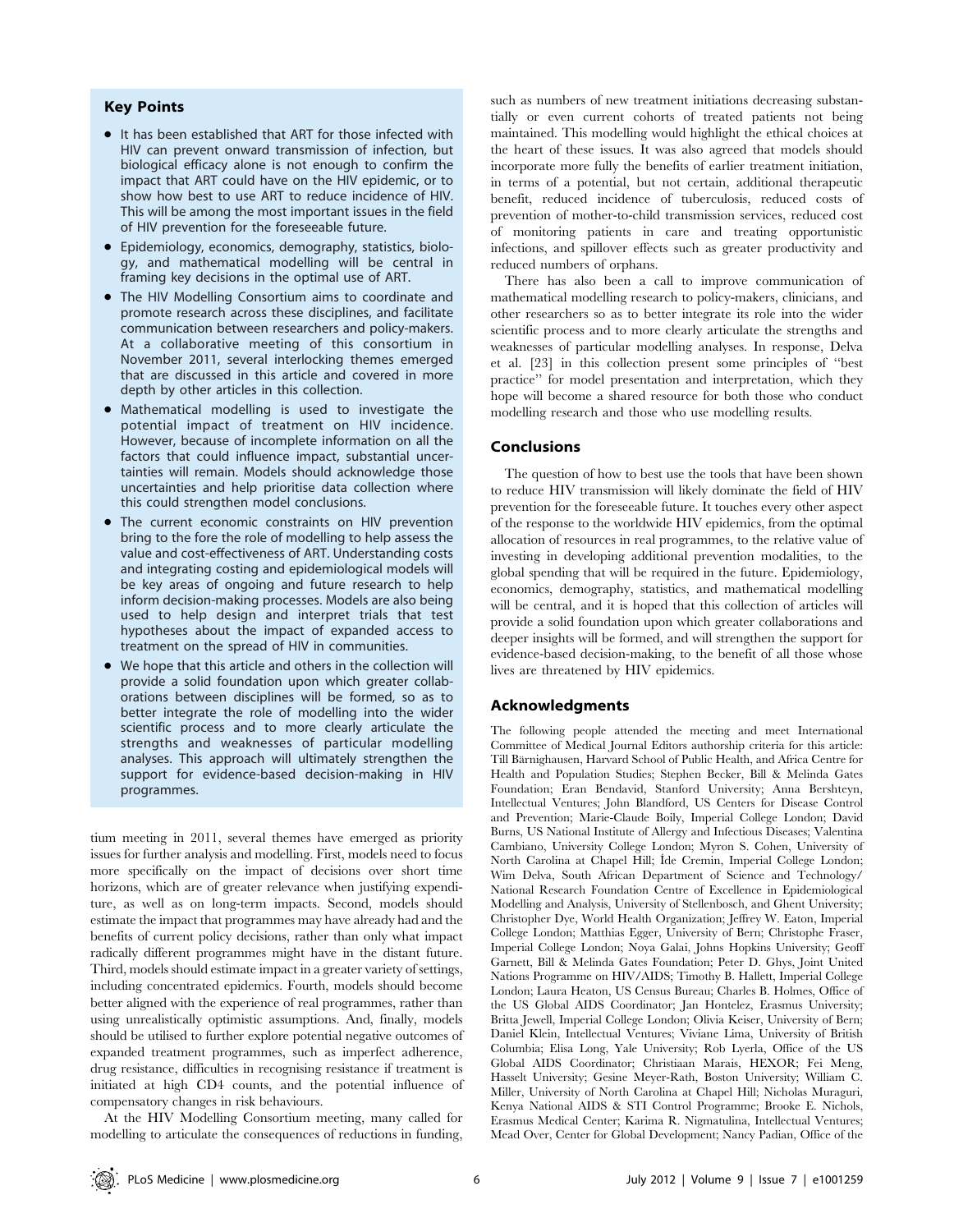US Global AIDS Coordinator; Andrew Phillips, University College London; Carel Pretorius, Futures Institute; Christine Rousseau, Bill & Melinda Gates Foundation; Joshua Salomon, Harvard School of Public Health; Nalinee Sangrujee, US Centers for Disease Control and Prevention; David Serwadda, Makerere University; Frank Tanser, Africa Centre for Health and Population Studies; Juan F. Vesga, Imperial College London; Peter Vickerman, London School of Hygiene & Tropical Medicine; Damian Walker, Bill & Melinda Gates Foundation; Rui Wang, Harvard School of Public Health, and Brigham and Women's Hospital; Alex Welte, South African Department of Science and Technology/ National Research Foundation Centre of Excellence in Epidemiological Modelling and Analysis, and University of Stellenbosch; Richard G. White, London School of Hygiene & Tropical Medicine; Brian Williams, South African Centre for Epidemiology Modelling and Analysis; David P. Wilson, University of New South Wales; David Wilson, World Bank; Basia Zaba, London School of Hygiene & Tropical Medicine.

We also acknowledge David van de Vijver (Erasmus Medical Centre) and Chris Collins (amfAR) for helpful suggestions, and all our collaborators

#### References

- 1. Joint United Nations Programme on HIV/AIDS (2011) World AIDS day report: how to get to zero: faster. smarter. better. Available: http://www.unaids. org/en/media/unaids/contentassets/documents/unaidspublication/2011/ JC2216\_WorldAIDSday\_report\_2011\_en.pdf. Accessed 25 November 2011.
- 2. World Health Organization, United Nations Children's Fund, Joint United Nations Programme on HIV/AIDS (2011) Progress report 2011: global HIV/ AIDS response. Epidemic update and health sector progress towards universal access. Geneva: World Health Organization.
- 3. Shisana O, Rehle T, Simbayi L, Zuma K, Jooste S, et al. (2009) South African national prevalence, incidence, behaviour and communication survey, 2008. A turning tide among teenagers? Cape Town: HSRC Press.
- 4. Schwartlander B, Stover J, Hallett T, Atun R, Avila C, et al. (2011) Towards an improved investment approach for an effective response to HIV/AIDS. Lancet 377: 2031–2041.
- 5. US President's Emergency Plan for AIDS Relief (2011 August) Guidance for the prevention of sexually transmitted hiv infections. Available: http://www.pepfar. gov/documents/organization/171303.pdf. Accessed 25 November 2011.
- 6. Abdool Karim Q, Abdool Karim SS, Frohlich JA, Grobler AC, Baxter C, et al. (2010) Effectiveness and safety of tenofovir gel, an antiretroviral microbicide, for the prevention of HIV infection in women. Science 329: 1168–1174.
- 7. Grant RM, Lama JR, Anderson PL, McMahan V, Liu AY, et al. (2010) Preexposure chemoprophylaxis for HIV prevention in men who have sex with men. N Engl J Med 363: 2587–2599.
- 8. University of Washington International Clinical Research Center (2011) Pivotal study finds that HIV medications are highly effective as prophylaxis against HIV infection in men and women in Africa. Available: http://depts.washington.edu/ uwicrc/research/studies/files/PrEP\_PressRelease-UW\_13Jul2011.pdf. Accessed 25 May 2012.
- 9. Rerks-Ngarm S, Pitisuttithum P, Nitayaphan S, Kaewkungwal J, Chiu J, et al. (2009) Vaccination with ALVAC and AIDSVAX to prevent HIV-1 infection in Thailand. N Engl J Med 361: 2209–2220.
- 10. Celum C, Baeten JM (2012) Tenofovir-based pre-exposure prophylaxis for HIV prevention: evolving evidence. Curr Opin Infect Dis 25: 51–57.
- 11. Cohen MS, Chen YQ, McCauley M, Gamble T, Hosseinipour MC, et al. (2011) Prevention of HIV-1 infection with early antiretroviral therapy. N Engl J Med 365: 493–505.
- 12. Cohen J (2011) HIV treatment as prevention. Science 334: 1628.
- 13. Donnell D, Baeten JM, Kiarie J, Thomas KK, Stevens W, et al. (2010) Heterosexual HIV-1 transmission after initiation of antiretroviral therapy: a prospective cohort analysis. Lancet 375: 2092–2098.
- Attia S, Egger M, Muller M, Zwahlen M, Low N (2009) Sexual transmission of HIV according to viral load and antiretroviral therapy: systematic review and meta-analysis. AIDS 23: 1397–1404.
- 15. Eaton JW, Johnson LF, Salomon JA, Bärnighausen T, Bendavid E, et al. (2012) HIV treatment as prevention: systematic comparison of mathematical models of the potential impact of antiretroviral therapy on HIV incidence in South Africa. PLoS Med 9: e1001245. doi:10.1371/journal.pmed.1001245
- 16. Smith MK, Powers KA, Muessig KE, Miller WC, Cohen MS (2012) HIV treatment as prevention: the utility and limitations of ecological observation. PLoS Med 9: e1001260. doi:10.1371/journal.pmed.1001260
- 17. Wilson DP (2012) HIV treatment as prevention: natural experiments highlight limits of antiretroviral treatment as HIV prevention. PLoS Med 9: e1001231. doi:10.1371/journal.pmed.1001231
- 18. Cohen MS, Dye C, Fraser C, Miller WC, Powers KA, et al. (2012) HIV treatment as prevention: debate and commentary—will early infection compromise treatment-as-prevention strategies? PLoS Med 9: e1001232. doi:10.1371/journal.pmed.1001232
- 19. Meyer-Rath G, Over M (2012) HIV treatment as prevention: modelling the cost of antiretroviral treatment—state of the art and future directions. PLoS Med 9: e1001247. doi:10.1371/journal.pmed.1001247

who participated in the HIV Modelling Consortium meeting, ''The Potential Impact of Treatment on HIV Incidence''; Stellenbosch, South Africa; 3–5 November 2011. For further details and a list of meeting participants, please see http://www.hivmodelling.org/projects/potentialimpact-treatment-hiv-incidence.

## Author Contributions

Wrote the first draft of the manuscript: TH. Contributed to the writing of the manuscript: All Members of the HIV Modelling Consortium Treatment as Prevention Editorial Writing Group. ICMJE criteria for authorship read and met: All Members of the HIV Modelling Consortium Treatment as Prevention Editorial Writing Group. Agree with manuscript results and conclusions: All Members of the HIV Modelling Consortium Treatment as Prevention Editorial Writing Group. Contributed to constructing content of this article through 3 day workshop: All Members of the HIV Modelling Consortium Treatment as Prevention Editorial Writing Group.

- 20. Bärnighausen T, Salomon JA, Sangrujee N (2012) HIV treatment as prevention: issues in economic evaluation. PLoS Med 9: e1001263. doi:10.1371/ journal.pmed.1001263
- 21. Delva W, Eaton JW, Meng F, Fraser C, White RG, et al. (2012) HIV treatment as prevention: optimising the impact of expanded HIV treatment programmes. PLoS Med 9: e1001258. doi:10.1371/journal.pmed.1001258
- 22. Boily MC, Mâsse B, Alsallaq R, Padian NS, Eaton JW, et al. (2012) HIV treatment as prevention: considerations in the design, conduct, and analysis of cluster randomized controlled trials of combination HIV prevention. PLoS Med 9: e1001250. doi:10.1371/journal.pmed.1001250
- 23. Delva W, Wilson DP, Abu-Raddad L, Gorgens M, Wilson D, et al. (2012) HIV treatment as prevention: principles of good HIV epidemiology modelling for public health decision-making in all modes of prevention and evaluation. PLoS Med 9: e1001239. doi:10.1371/journal.pmed.1001239
- 24. Garnett GP, Anderson RM (1993) Factors controlling the spread of HIV in heterosexual communities in developing countries: patterns of mixing between different age and sexual activity classes. Philos Trans R Soc Lond B Biol Sci 342: 137–159.
- 25. Eligibility for ART in Lower Income Countries (eART-linc) Collaboration (2008) Duration from seroconversion to eligibility for antiretroviral therapy and from ART eligibility to death in adult HIV-infected patients from low and middle-income countries: collaborative analysis of prospective studies. Sex Transm Infect 84 (Suppl 1): i31–i36.
- 26. Lodi S, Phillips A, Touloumi G, Geskus R, Meyer L, et al. (2011) Time from human immunodeficiency virus seroconversion to reaching CD4+ cell count thresholds <200, <350, and <500 cells/mm<sup>3</sup>: assessment of need following changes in treatment guidelines. Clin Infect Dis 53: 817–825.
- 27. Granich RM, Gilks CF, Dye C, De Cock KM, Williams BG (2009) Universal voluntary HIV testing with immediate antiretroviral therapy as a strategy for elimination of HIV transmission: a mathematical model. Lancet 373: 48–57.
- 28. Sweat M, Morin S, Celentano D, Mulawa M, Singh B, et al. (2011) Communitybased intervention to increase HIV testing and case detection in people aged 16– 32 years in Tanzania, Zimbabwe, and Thailand (NIMH Project Accept, HPTN 043): a randomised study. Lancet Infect Dis 11: 525–532.
- 29. Rosen S, Fox MP (2011) Retention in HIV care between testing and treatment in sub-Saharan Africa: a systematic review. PLoS Med 8: e1001056. doi:10.1371/journal.pmed.1001056
- 30. Katz IT, Essien T, Marinda ET, Gray GE, Bangsberg DR, et al. (2011) Antiretroviral therapy refusal among newly diagnosed HIV-infected adults. AIDS 25: 2177–2181.
- 31. Schöni-Affolter F, Keiser O, Mwango A, Stringer J, Ledergerber B, et al. (2011) Estimating loss to follow-up in HIV-infected patients on antiretroviral therapy: the effect of the competing risk of death in Zambia and Switzerland. PLoS ONE 6: e27919. doi:10.1371/journal.pone.0027919
- 32. Cornell M, Grimsrud A, Fairall L, Fox MP, van Cutsem G, et al. (2010) Temporal changes in programme outcomes among adult patients initiating antiretroviral therapy across South Africa, 2002–2007. AIDS 24: 2263–2270.
- 33. Brinkhof MW, Dabis F, Myer L, Bangsberg DR, Boulle A, et al. (2008) Early loss of HIV-infected patients on potent antiretroviral therapy programmes in lowerincome countries. Bull World Health Organ 86: 559–567.
- 34. Estill J, Aubriere C, Egger M, Johnson L, Wood R, et al. (2012) Viral load monitoring of antiretroviral therapy, cohort viral load and HIV transmission in Southern Africa: a mathematical modelling analysis. AIDS. E-pub ahead of print. doi:10.1097/QAD.0b013e3283536988
- 35. Phillips AN, Pillay D, Miners AH, Bennett DE, Gilks CF, et al. (2008) Outcomes from monitoring of patients on antiretroviral therapy in resource-limited settings with viral load, CD4 cell count, or clinical observation alone: a computer simulation model. Lancet 371: 1443–1451. doi:10.1016/S0140-6736(08)60624-8
- 36. Walensky RP, Wood R, Ciaranello AL, Paltiel AD, Lorenzana SB, et al. (2010) Scaling up the 2010 World Health Organization HIV treatment guidelines in